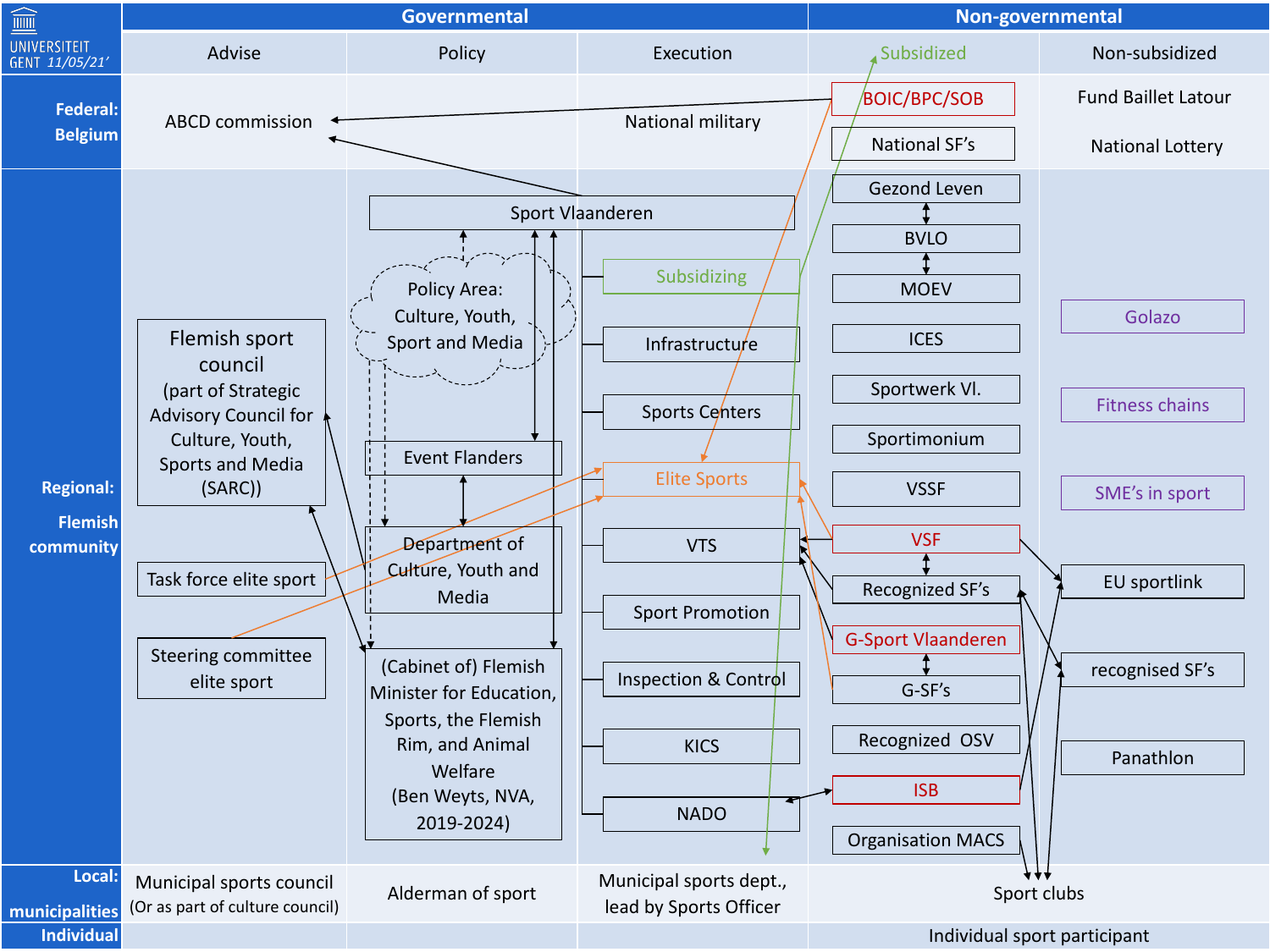## LIST OF ABBREVIATIONS (1)

| <b>Abbreviation</b>    | <b>Full name</b>                                                                             | <b>Full name in Dutch</b>                                                                         |
|------------------------|----------------------------------------------------------------------------------------------|---------------------------------------------------------------------------------------------------|
|                        | <b>ADEPS</b> L'Administration générale du Sport                                              | <b>Waalse-Brusselse Sportfederatie</b>                                                            |
| <b>ABCD commission</b> | Discussion platform between ADEPS, Sport Vlaanderen,<br><b>BOIC and the German community</b> | Discussieplatform voor ADEPS, Sport Vlaanderen, BOIC<br>en Duitstalige gemeenschap                |
|                        | <b>VTS</b> Flemish Trainer school                                                            | <b>Vlaamse Trainerschool</b>                                                                      |
|                        | <b>KICS</b> Knowledge and Information Center Sport                                           | Kennis- en informatiecentrum sport                                                                |
|                        | <b>NADO</b> National Anti-Doping Organization                                                | Nationale AntiDoping Organisatie                                                                  |
|                        | <b>BOIC</b> Belgian Olympic and Interfederal committee                                       | Belgisch Olympisch en Interfederaal Comité                                                        |
|                        | <b>BPC</b> Belgian Paralympic Committee                                                      | Belgisch Paralympisch Comité                                                                      |
|                        | <b>SOB</b> Special Olympics Belgium                                                          | <b>Special Olympics Belgium</b>                                                                   |
| <b>MOEV</b>            | Organisation for school sports (Motivation, Support,<br>Expertise, Renewal)                  | Organisation voor schoolsport, vroegere SVS<br>(Motivatie, Ondersteuning, Expertise, Vernieuwing) |
| <b>ISB</b>             | Flemish Institute for Sportmanagement and Recreation<br>Policy                               | Vlaams Instituut voor Sportbeheer en Recreatiebeleid                                              |
| <b>VSF</b>             | <b>Flemish Sports Federation</b>                                                             | <b>Vlaamse Sport Federatie</b>                                                                    |
| <b>ICES</b>            | International Centre of Ethics in Sport                                                      | Centrum Ethiek in de Sport                                                                        |
| <b>OSV</b>             | Organisations for leisure activity                                                           | Organisaties voor de sportieve vrijetijdsbesteding                                                |
| <b>MACS</b>            | Organisation for Martial Arts and Combat Sports                                              | Organisatie voor risicovechtsporten                                                               |



## **Bronnen**

De Knop, P., & De Bosscher, V. (2010). *De organisatie van de sport in Vlaanderen.* 4e herziene editie Brussel: VUBpress. Vakgroep Sport- en bewegingswetenschappen (n.d.)